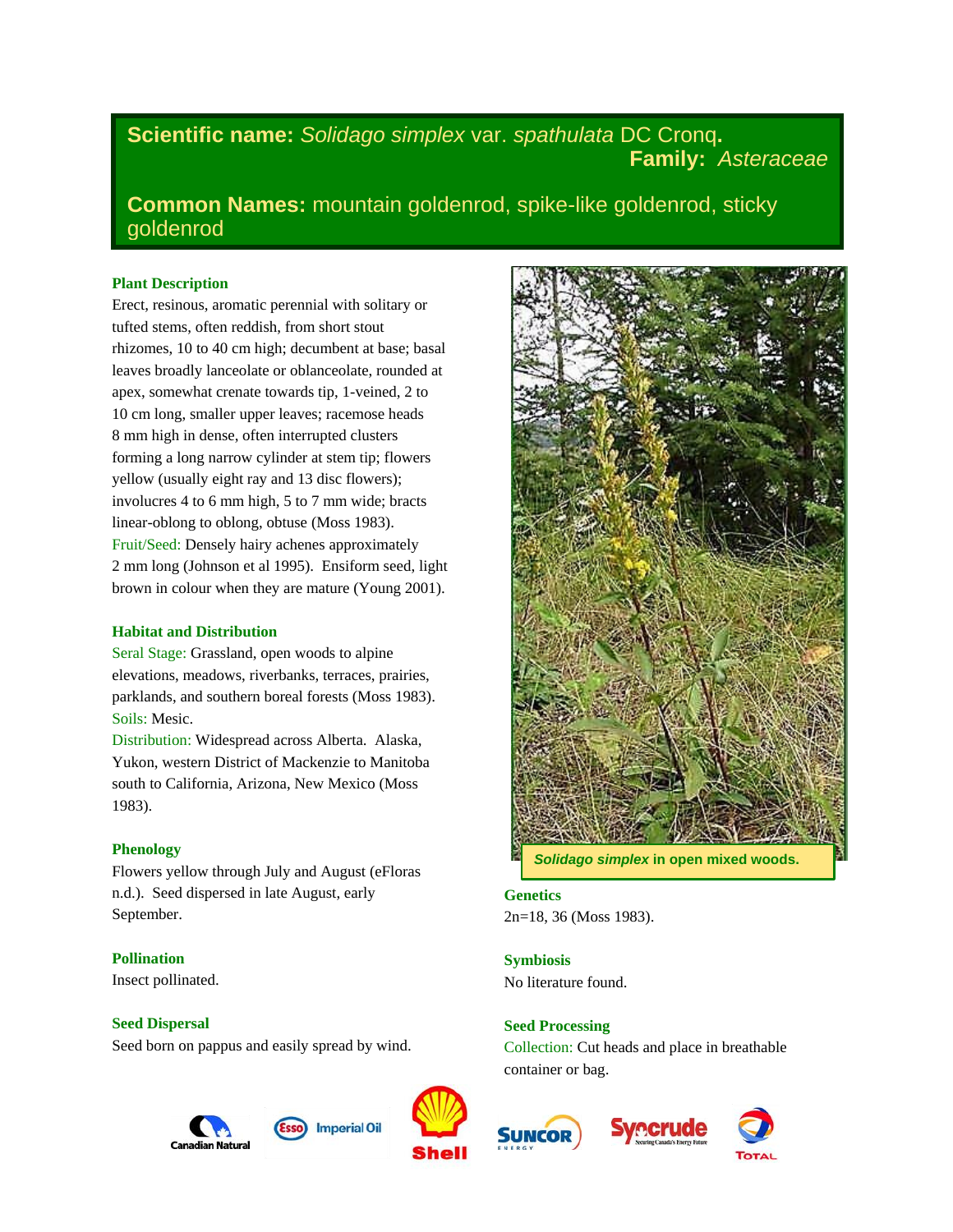Seed Weight: 0.1162 g/1,000 seeds.

Harvest Dates: Late August.

Cleaning: Pull seeds from seed heads by hand. Rub seeds with pappus between corrugated rubber in a box. Sieve to remove seeds from chaff using appropriate size screens. Small chaff and dust can be removed by winnowing.

Alternatively, pappus with attached seeds can be placed on a sieve with mesh size large enough to let seeds through, over one to catch the dropping seeds. Place a smaller sieve over the top sieve and direct a strong flow of air (such as that produced by a reversed vacuum) through the top sieve. Seeds will be removed from the pappus and lodge in the small mesh sieve.

Storage Behaviour: Orthodox; dry seed prior to freezing (Royal Botanic Gardens Kew 2008). Storage: Keep seeds dry and cool (Young 2001). Longevity: Germination percentages decline after two years when stored dry at room temperatures.

# **Propagation**

Natural Regeneration: Reproduces primarily by rhizomes, and to a lesser extent by seeds (Gerling et al. 1996).

Germination: Over 50% - 75% germination in fresh and year old seeds (Butler and Frieswyk 2001, Young 2001). Seeds germinate 4 to 30 days (Butler and Frieswyk 2001, Young 2001).

Seeds considered non-dormant (Baskin and Baskin 2001).

Have been found to germinate better when seed is exposed to light (Baskin and Baskin 2001).

Optimal germination temperature was found to be 24°C/10°C (Baskin and Baskin 2001).

Pre-treatment: None are required (Baskin and Baskin 2001).

Direct Seeding: Seeds can be sown into flats and lightly covered. Emergence observed after one month (Young 2001).

Planting Density: No literature found.

Seed Rate: No literature found.

Vegetative Propagation: By division.



Micro-propagation: No literature found.

# **Aboriginal/Food Uses**

Food: No known uses.

Medicinal: Boiling the whole plant to make a medicinal tea used to clean wounds, sores, and ulcers on humans, and saddle sores on horses. Less concentrated teas were taken internally to relieve sore throats, throat constrictions, nasal congestion and to promote perspiration. Once ground and dried, the leaves were used as an antiseptic powder on infections. Herbalists have been using goldenrod tea for many years to relieve intestinal gas and cramps. Pharmacologists agree with the benefits of this use. (Marles et al. 2000).

Other: Natural rubber can be found in small quantities in the sap of all goldenrods (Marles et al. 2000).

# **Wildlife/Forage Usage**

Wildlife: No literature found.

Livestock: Low to poor forage value (Gerling et al. 1996).

Grazing Response: Increaser (Gerling et al. 1996).